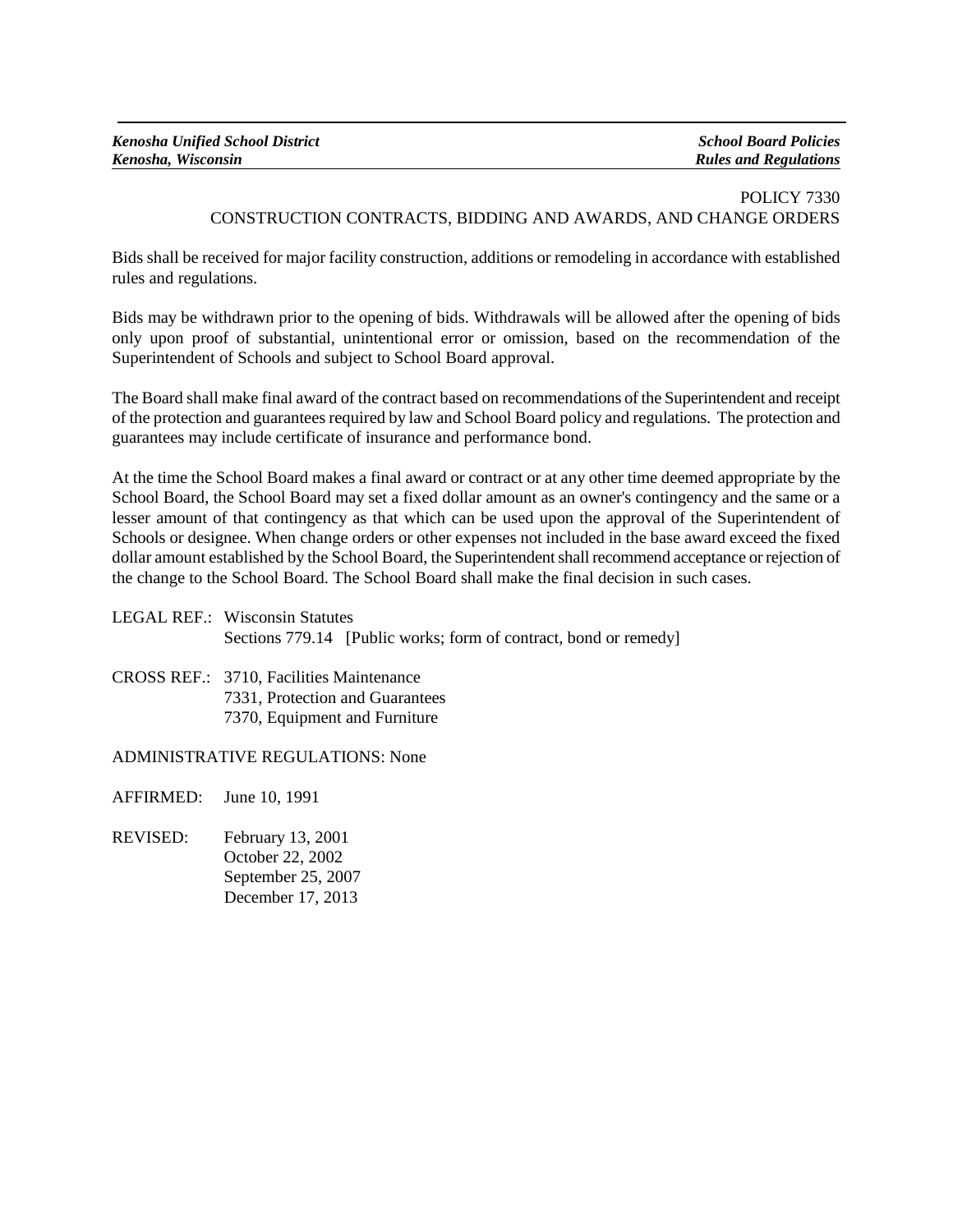## RULE 7330 BIDDING AND AWARDING OF CONSTRUCTION CONTRACTS

- 1. The Director of Facilities shall be responsible for handling bidding in accordance with established rules and regulations.
- 2. Advertisements and Solicitation of Bids Advertisement and solicitation of competitive bids shall be made in appropriate trade publications or newspapers**.**
- 3. Submission of Bids

All bids shall be submitted in a sealed envelope with an indication of the work classification for which the bid is submitted and shall be in accordance with the bid specifications. All alternative bids submitted by a bidder shall be in accordance with the bid specifications**.**

- a. All bids shall be properly signed by an authorized partner or authorized officer of the company. All partners shall sign the bid if being submitted by a partnership, or by the president on bids submitted by a corporation and stamped with their corporate seal. If others sign the bid, a power-of-attorney affidavit shall be attached to the bid evidencing authority to sign the bid in the name of the person for whom the bid is signed.
- b. All bids shall be accompanied by a bid security in an amount determined by the Superintendent of Schools or designee payable to the District. Acceptable bid securities are: bid bond executed by the bidder and a surety company, certified check or money order.
- c. Each bidder shall submit a complete list of sub-contractors with his/her proposal on the form included in the bid specification. No change of sub-contractors shall be permitted by the successful contractor without the written approval of the Superintendent of Schools or designee.
- d. Bids shall be mailed or delivered to the office or area as designated by the bid specifications before the scheduled opening of bids.
- 4. Bid Substitution

Substitution bids as suggested by the bidder may be stated on the bid form if listed separately and as a deduction from the base bid for the School Board's consideration. Substitutions shall not be used to determine the low bidder unless all bidders have submitted the same substitution, in which case the substitution will be considered a specified alternate. All substitute bids shall be studied and may be considered as a change order from the successful contractor.

5. Withdrawal of Bids

Prior to the bid closing time and date, a bidder may withdraw the bid upon request to the Purchasing Agent. Subsequent to the bid closing time and date, a bidder may withdraw the bid only in accordance with Board policy. A request for a withdrawal of a bid after the bid closing time and date shall be submitted in writing to the Director of Facilities outlining the necessity and reason for the request. Withdrawal of a bid may result in forfeiture of the contractor's bid bond.